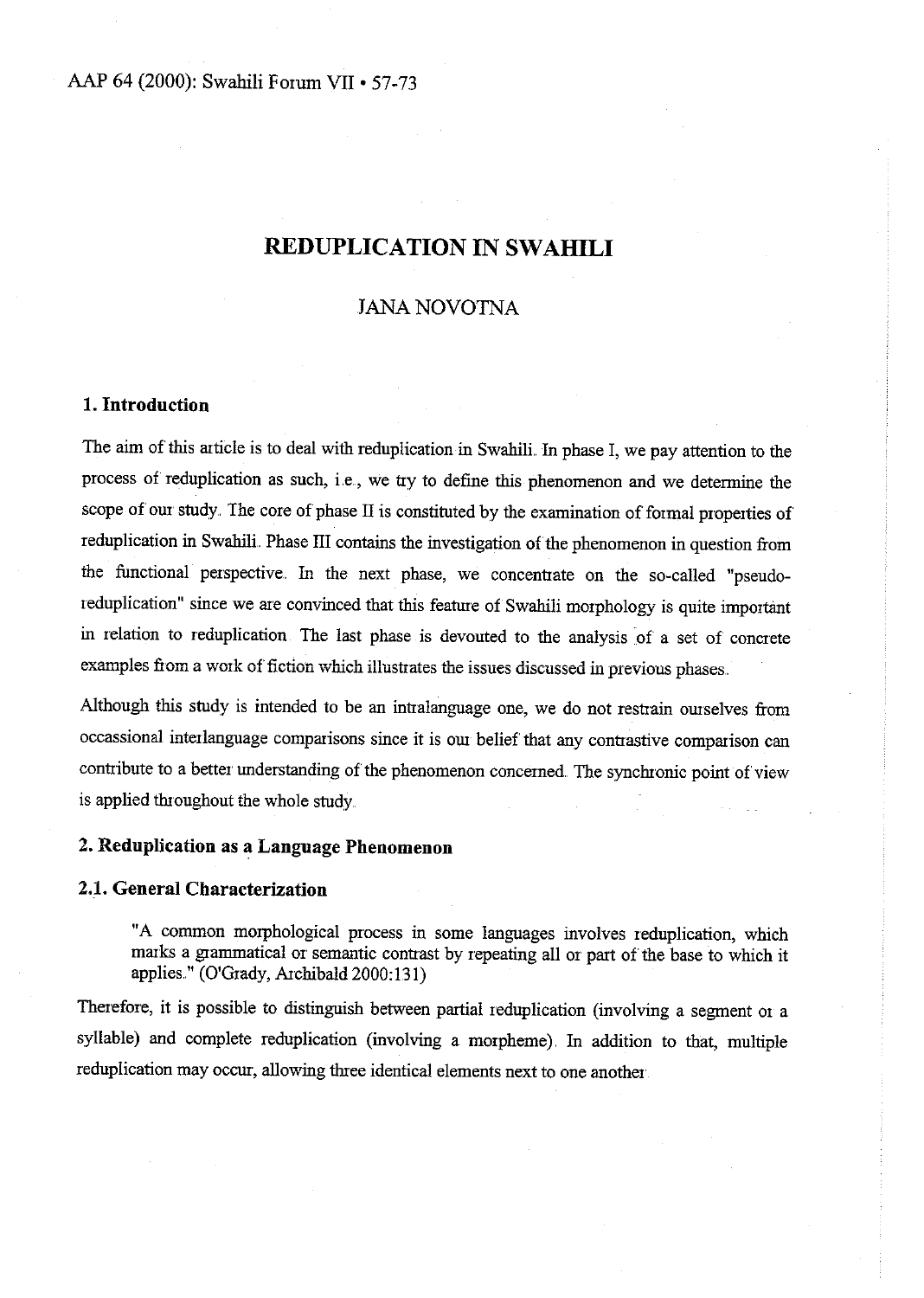In concrete terms:

| partial reduplication:  | -tetemea  | 'tremble'                                     |
|-------------------------|-----------|-----------------------------------------------|
| complete reduplication: | -sebusebu | 'refuse'                                      |
| multiple reduplication: | fofofo    | 'completely', 'absolutely' (restricted usage) |

In the present study, we would like to focus on complete reduplication since multiple reduplication is rather rare in Swahili and, when we paraphrase Schadeberg (1984:4), partial reduplication is not productive in this language.

Generally, reduplication concerns a great variety of parts of speech. In Swahili, mainly nouns, adjectives, verbs, and adverbs are affected. However, no attempt is made in this study to cover this aspect since, as will be shown later, these categories may be overlapping.

#### 2.2. **Reduplication Contrasted with Iteration**

In this section, we would like to point out the crucial difference between reduplication and iteration, two separate processes that tend to be considered as one phenomenon, under the umbrella term of reduplication sometimes (Ashton 1966:316).

In our view, reduplication is fully grammaticalized, i.e., it serves either morpho-syntactic purposes (such as expressing concepts which would be formed by means of other morphological and syntactic devices) or reduplication plays a role in the word-formation, i.e., at the level of lexicology. In contrast, iteration is not grarnmaticalized and is not productive as regards the lexicon.

From the functional point of view, iteration is entirely emphatic. And, as far as formal properties are concerned, it differs from reduplication as well. While the boundary between the elements repeated in reduplication is either formally invisible (as in Swahili) or is marked by some kind of punctuation (e.g. the hyphen in English), the boundary between iterated items is always marked by a space (additional punctuation may occur as well). Sometimes, other lexical units are inserted, their semantic load being minimal in that case.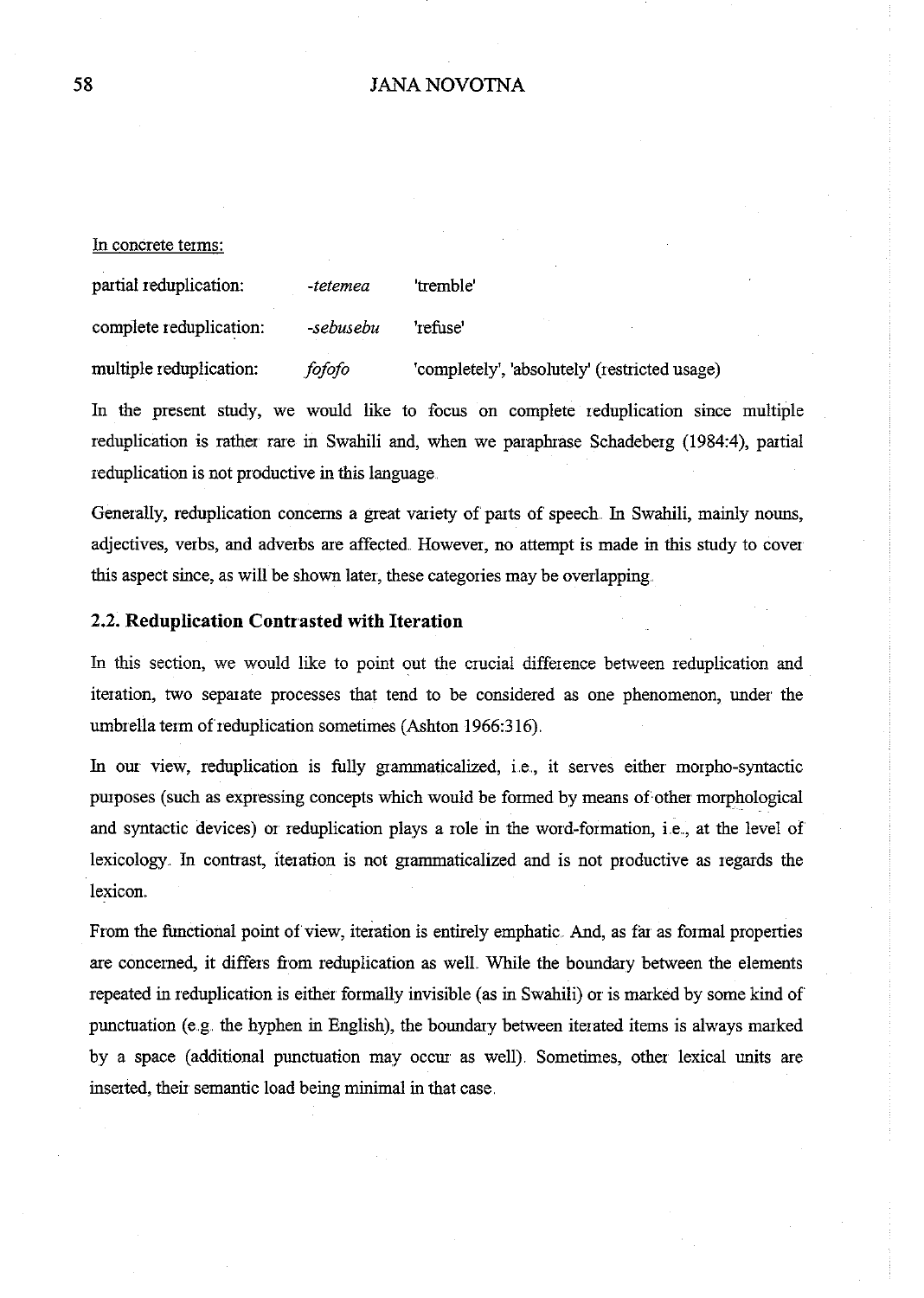Concretely (viz. the partial formal correspondence in English):

## **2.2.1. Iteration without any functional element**

*Haraka haraka haina baraka ..* 

lit: 'Hurry, hurry has no blessing.' (cf. 'Make haste slowly.')

*Wakaenda wakaenda msitu na nyika.*  (Ashton 1966:317)

'They went on and on through forest and grassland.'

*mojamoja* 

'one by one'

## **2.2.2. Iteration with functional elements**

*usokwa uso* 

'face to face'

*kadha wa kadha* 

*Haba na haba hujaza kibaba* 

'an uncertain number', 'rather a lot' 'Little and little fills the measme '

#### **3. Reduplication in Swahili**

### **3.1. Formal Properties**

As pointed out before, there are several types of reduplication, based on the kind and number of elements which are repeated, i.e., reduplicated.

However, in a number of languages, the reduplication of a particular segment/ syllable/ morpheme may be accompanied by other changes, such as ablaut (the alternation of root vowels):

English: mish-mash, shilly-shally

flip-flop, tick-tock

Another change co-occurring with reduplication may be the rhyme (the difference of initial consonants does not play such a significant role as different vowels above):

59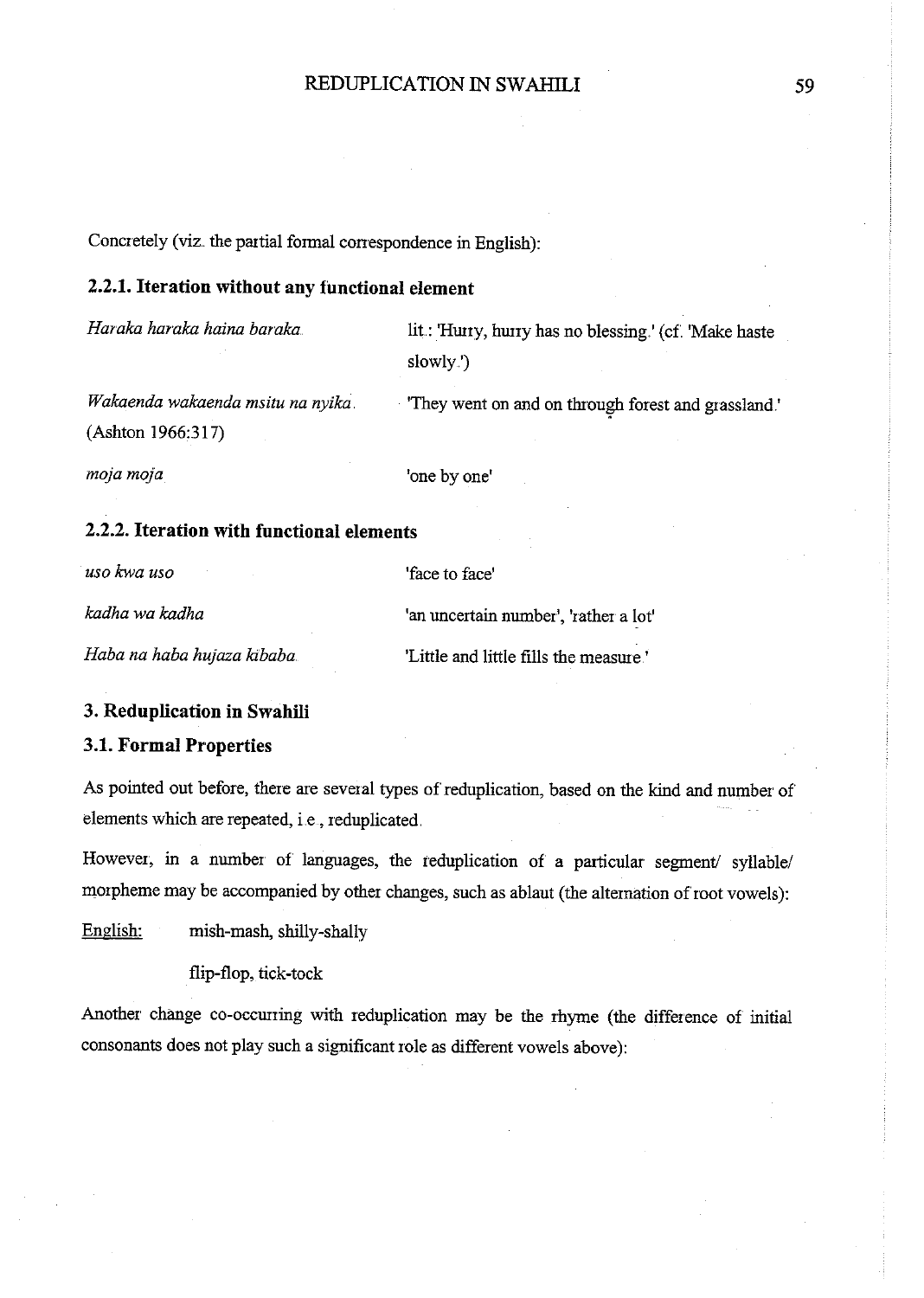## English: bow-wow, razzle-dazzle

higgledy-piggledy, teensy-weensy

As regards Swahili, there are not any changes of this kind in the process of reduplicating (except for a few dialect-related instances, such as 'Pola Mola' for 'God') In other words, the particular element is repeated in its basic form, no matter whether the reduplication is partial or complete:

*-ganzaganza* 'hesitate'

*-latarika* 'chatter'

Nevertheless, certain changes may occur in the act of reduplication in Swahili. For instance, the fmal, reduplicated form may be derived from an underlying one (usually a different kind of part of speech). Verbs seem to be the most frequent underlying form - in their  $ku$ -less infinitive although a verb with extension(s) may serve the same purpose (that of the basis for reduplication) as well. The derived simple form may but need not exist on its own. In addition to that, some reduplicated forms take different prefixes, that is they are assigned a specific noun class (the semantic load usually changes in that case). Let us exemplify these issues in the following survey:

#### 3.1.1. Reduplication derived from a verb which loses its final vowel

#### 3.1.1.1. -a in verbs of Bantu origin

| <i>-chapua</i> 'speed up' | <i>chapuchapu</i> 'hurry up!', 'quick!'                     |
|---------------------------|-------------------------------------------------------------|
| <i>-tinga</i> 'shake'     | tingetinge / tingitingi 'a bridge across a river or ravine' |
| <i>-geua</i> 'change'     | -geugeu 'changeable'                                        |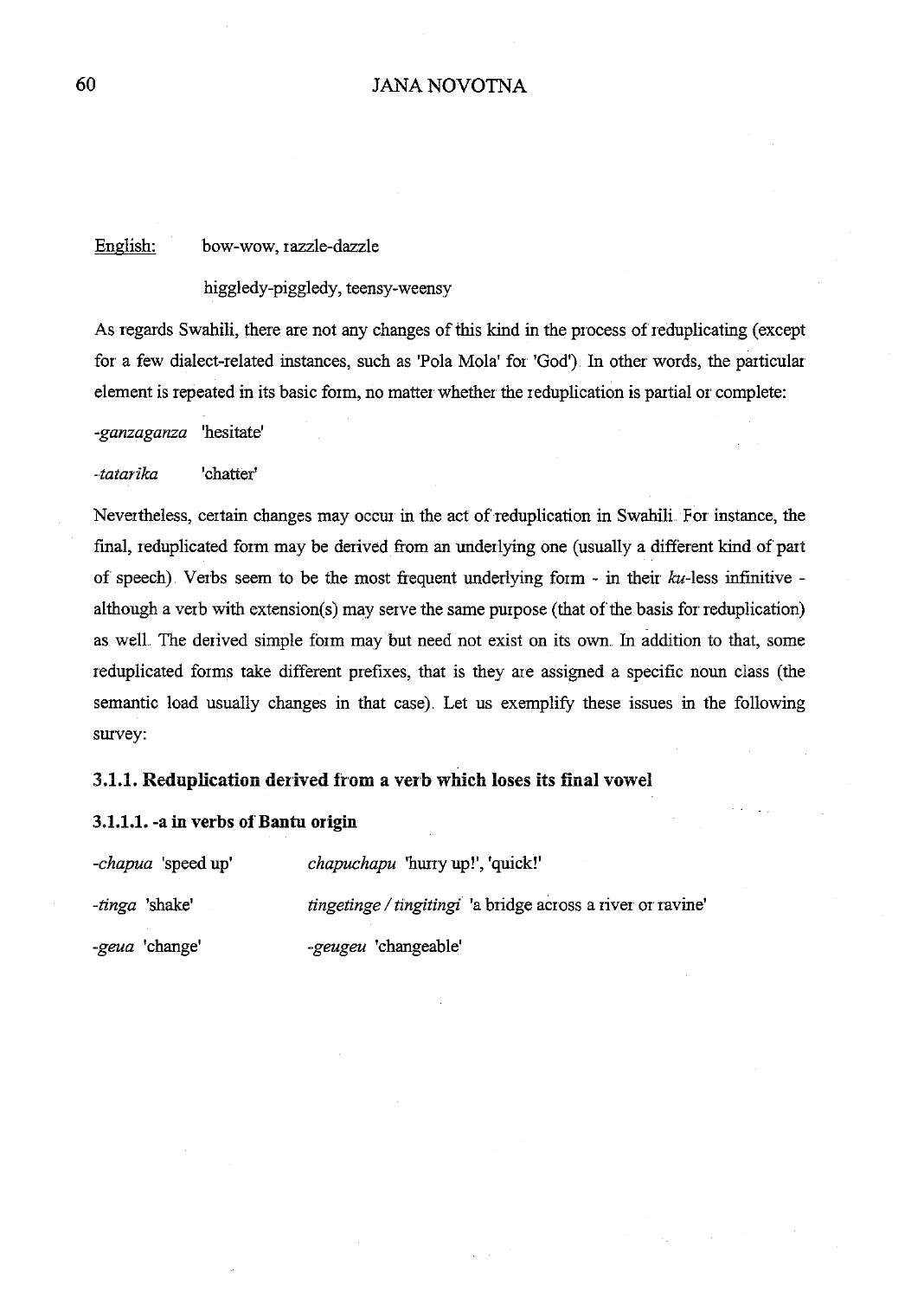## 3.1.1.2. Other vowels in non-Bantu verbs

*-zulu* 'be dizzy', 'be confused in mind' *zulizuli* 'dizziness', 'confusion'

.3.1.2. Reduplication derived from a verb which loses its final vowel and the preceding consonant

*-kumbuka* 'call to mind', 'remember' *kumbukumbu* 'mention', 'remembrance'

*-chekecha* ' sift' *chekecheke* 'a sieve'

## 3.1.3. Reduplication derived from verbs with extensions

*-tia* 'put'; 'use'; 'cause', etc. *tilatila* 'mixed up' (of different kinds) (polysemous verb)

*-toa* 'show'; 'give'; 'arrange', *tolatola* 'selected' etc. (polysemous verb)

## .3.1.4. Existence versus non-existence of derived simple forms

*-chokoa* 'pick at', 'poke' *chokochoko 'discord: 'trouble' \*choko -pinda* 'bend', 'twist' *pindupindu* 'cholera', 'convulsions' *pindu* 'tuming', 'tumbling'

## .3.1.5. Modification by means of prefixes

## 3.1.5.1. Adverbial prefix ki-

| -dogo 'small'    | -dogodogo 'very small'                                                     | kidogodogo 'just a little bit' |
|------------------|----------------------------------------------------------------------------|--------------------------------|
| <i>juu</i> high' | <i>juujuu</i> 'high up'                                                    | kijuujuu 'upwards'             |
|                  | wima 'uprightnes', 'be erect' kiwimawima 'upright', 'in an erect position' |                                |

61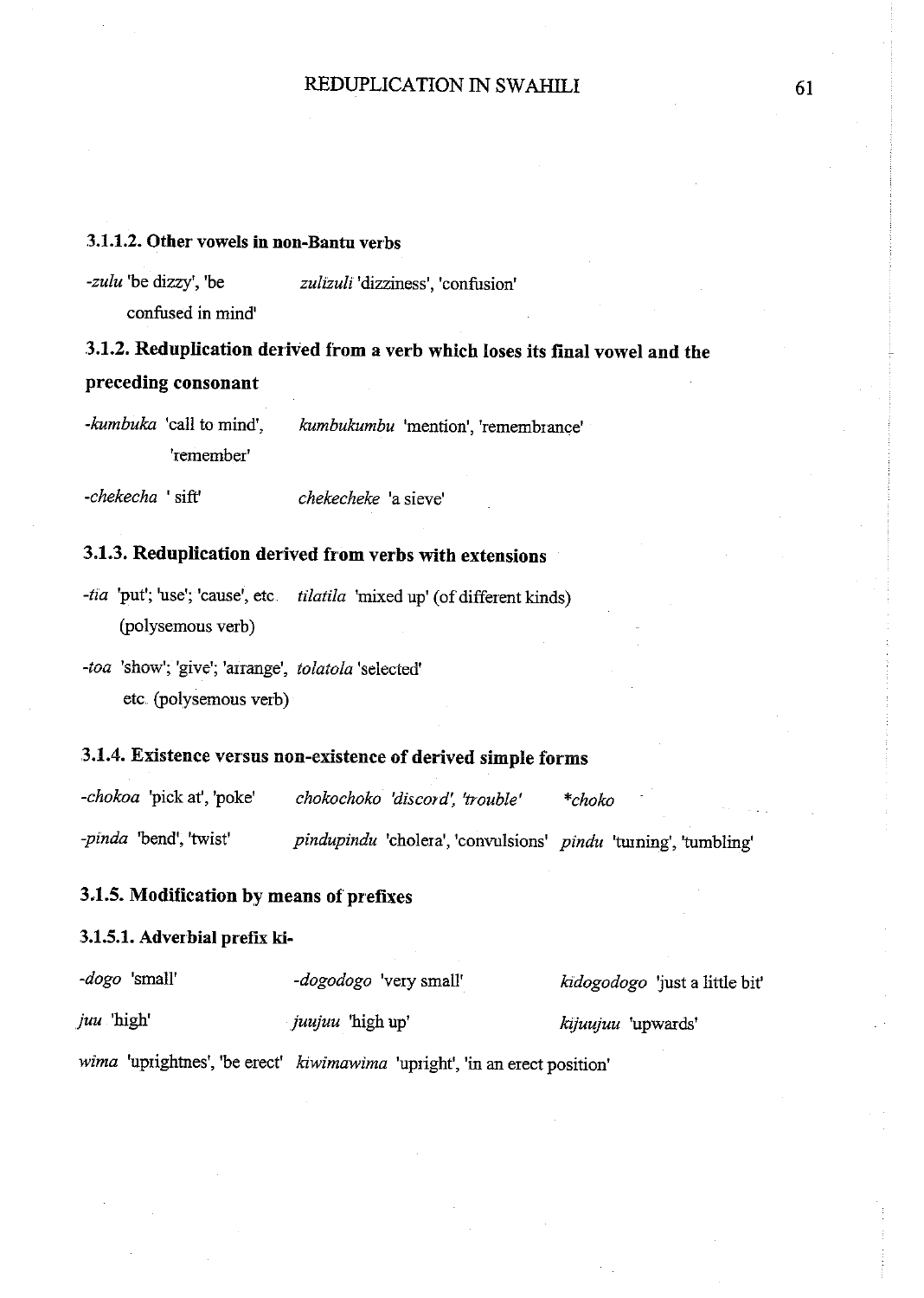## 3.1.5.2. Diminutive prefix ki-

*taka* 'dirt', 'filth'

*takataka* 'trifle', 'anything of little value'

*kitakataka* 'a particle of dust', 'a speck of dirt', 'a very small worthless thing'

*bato I batobato* 'colored spots', 'stripes' *kibatobato* 'little spots', 'stripes'

(of an animal)

3.1.5.3. Noun class prefixes (according to our research, the ki-/vi- and u-/n- classes outnumber others)

ki-/vi- class:

*-pinda* 'bend', 'twist' *pindupindu* 'cholera', 'convulsions' *kipindup{ndu* 'violent seisure', 'epidemic'

*-zungua* 'cause to go round', *kizunguzungu* 'giddiness', 'whirl' 'turn round'

*-tefo* 'soft' *kitefu* I *kitefutefu* 'anything soft or smooth'; 'sobbing'

*-jicha* 'hide','conceal' *ficho* 'hiding-place', 'concealment' *kificho* 'act of hiding' *kifichoficho* - as in: *mambo ya kifichojicho* 'intriguings'

m-/wa- class:

*mfichifichi* 'one who habitually conceals', 'secretive, sly person' (extention of the above) *-chora* 'carve', 'engrave' *-chorachora* 'scribble', 'write illegibly' *mchorachora* 'scribbler'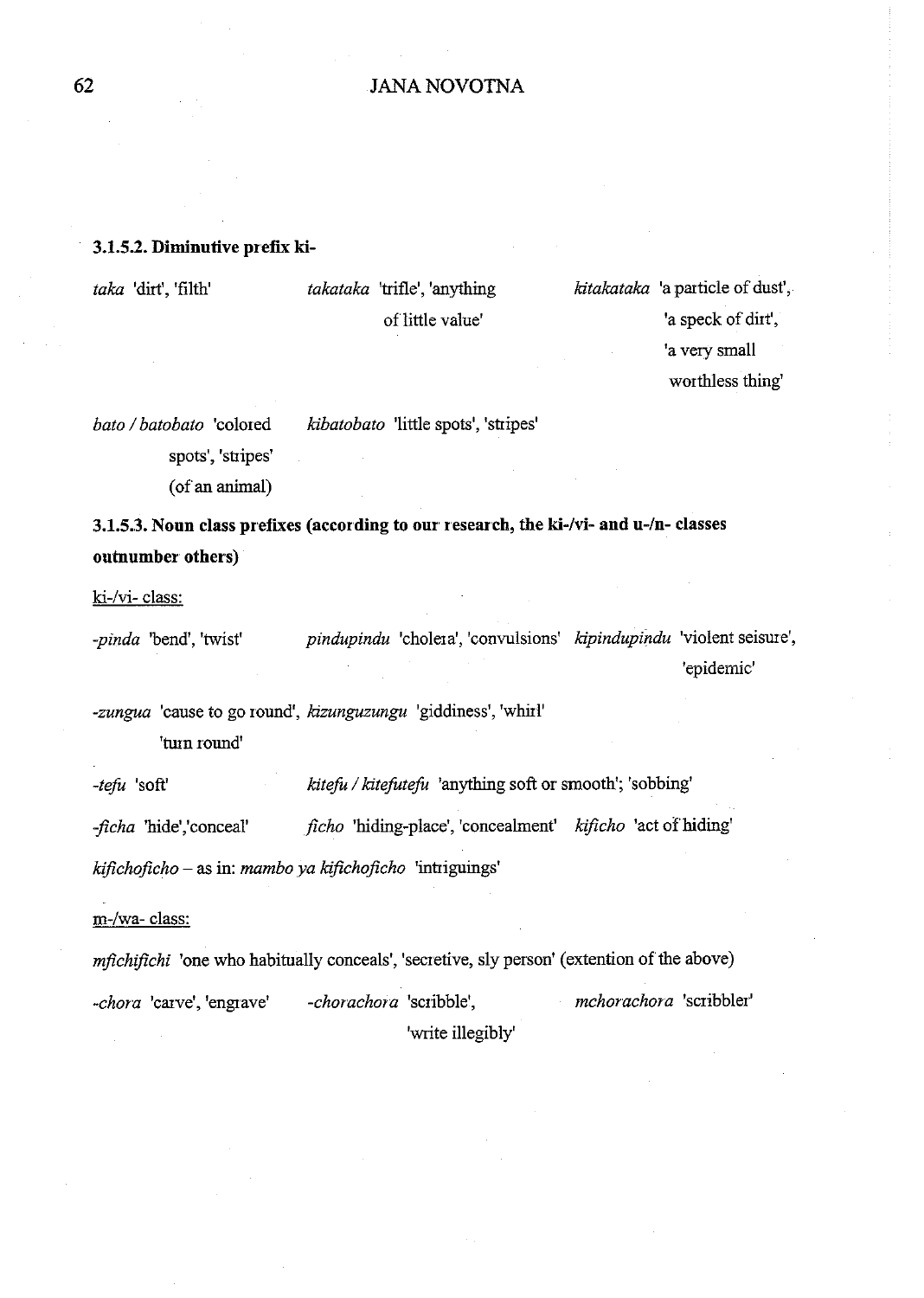#### m-/mi- class:

*mchorochoro* 'scribbling', 'scrawling' (extension of the above)

n- class:

*-tamu* 'sweet'

*tamutamu* 'sweets', 'confectionery'

u-/n- class:

*-vuguvugu* 'tepid', 'lukewarm' *uvuguvugu* 'tepidity', 'lukewarmness'

*-chepechepe* 'soaked', 'wet' *uchepechepe* 'moisture', 'wetness'

*goigoi* 'lazy person' *ugoigoi* 'laziness'

*fura* 'swell with anger, rage' *foruforu* 'perplexity', 'disorder' *ufurufuru* **'anger', 'ire'** 

*-lamba* 'lick' *-lambilambi* 'soft, possible to lick' *ulambilambi* 'something that can be licked'

*moto* 'warmth'

*umotomoto* 'heat', 'passion'

#### .3.2. **Functional Properties**

We would like to argue that the fact that languages make use of reduplication as a means of word-formation is not purely formal, i.e., as a sole way of extending the language vocabulary, but that there are certain functions attributable to this form of word-formation. In support of this argument, we would like to point out the fact that not all languages employ this kind of wordformation. Logically, if there were not any functional restrictions (besides those ensuing from the capabilities of human cognitive structures and the restrictions complying with the efficiency of communication), it would be possible to use reduplication *ad absurdum* (if not *ad hoc* (that is when we preserve the semantic affiliation)), e.g. there is no obvious reason why the following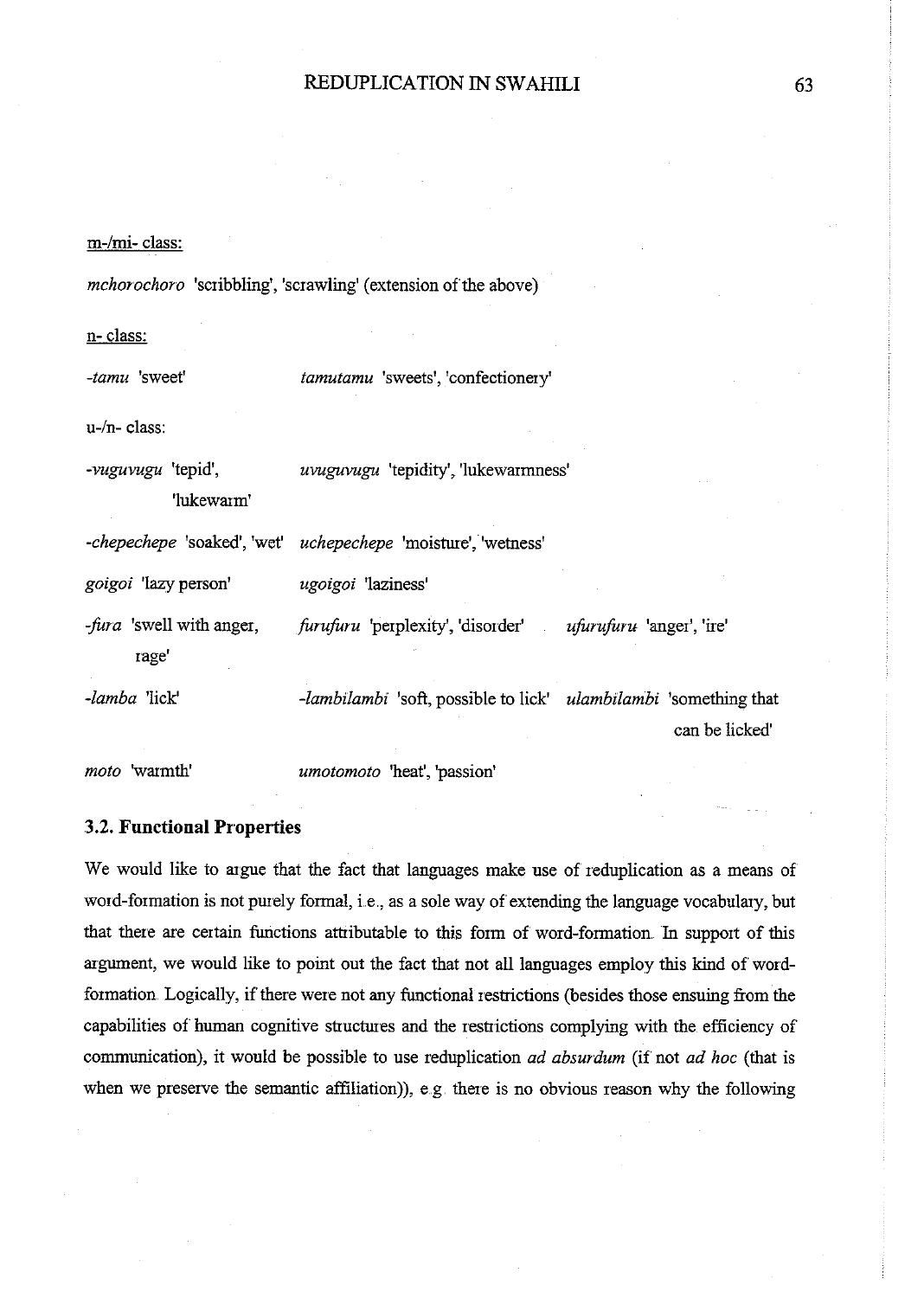## 64 JANA NOV01NA

sequence does not represent actual lexical items: *taka* 'dirt', *takataka* 'trifles, scraps', *\*takatakataka* 'garbage can', *\*takatakatakataka* 'dump', etc.

In other words, in additon to the semantic connectedness, there is always a certain function exerted by reduplicated forms Therefore, let us try to illustrate the various functions exerted by reduplication in Swahili in the following section:

## **3.2.1. Intensification**

| - <i>chapua</i> 'speed up'              | chapuchapu 'quick!', 'hurry up!'                       |
|-----------------------------------------|--------------------------------------------------------|
| -hoji 'reguest'; 'examine'              | -hojihoji 'cross-question thoroughly'                  |
| -dogo 'small', 'little'                 | <i>-dogodogo</i> 'very small', 'very little'           |
| <i>-mbali</i> 'far', 'far off', 'apart' | - <i>mbalimbali</i> 'distinct', 'separate', 'opposite' |
| tepe 'many'                             | tepetepe 'very many'                                   |
| vile 'thus'                             | <i>vilevile</i> 'just the same', 'equally'             |
| <i>kando</i> 'by the side',             | kandokando 'on the very edge'                          |
| 'on the edge'                           |                                                        |

# **3.2.2. Modification of meaning (often connected with the change ofthe kind of part of speech)**

| <i>bia</i> 'cooperation',<br>'partnership' | -biabia 'be dilligent', 'active'                |
|--------------------------------------------|-------------------------------------------------|
| <i>moto</i> 'warmth'                       | umotomoto 'heat', 'passion'                     |
| <i>-cheza</i> 'play', 'play a game'        | - <i>chezacheza</i> 'make fun', 'enjoy oneself' |
| - <i>chokoa</i> 'pick at', 'poke'          | -chokochoko 'discord', 'trouble', 'annoyance'   |
| -chora 'carve', 'engrave'                  | -chorachora 'scribble', 'write illegibly'       |
| -geua 'change', 'alter'                    | -geugeu 'changeable', 'whimsical'               |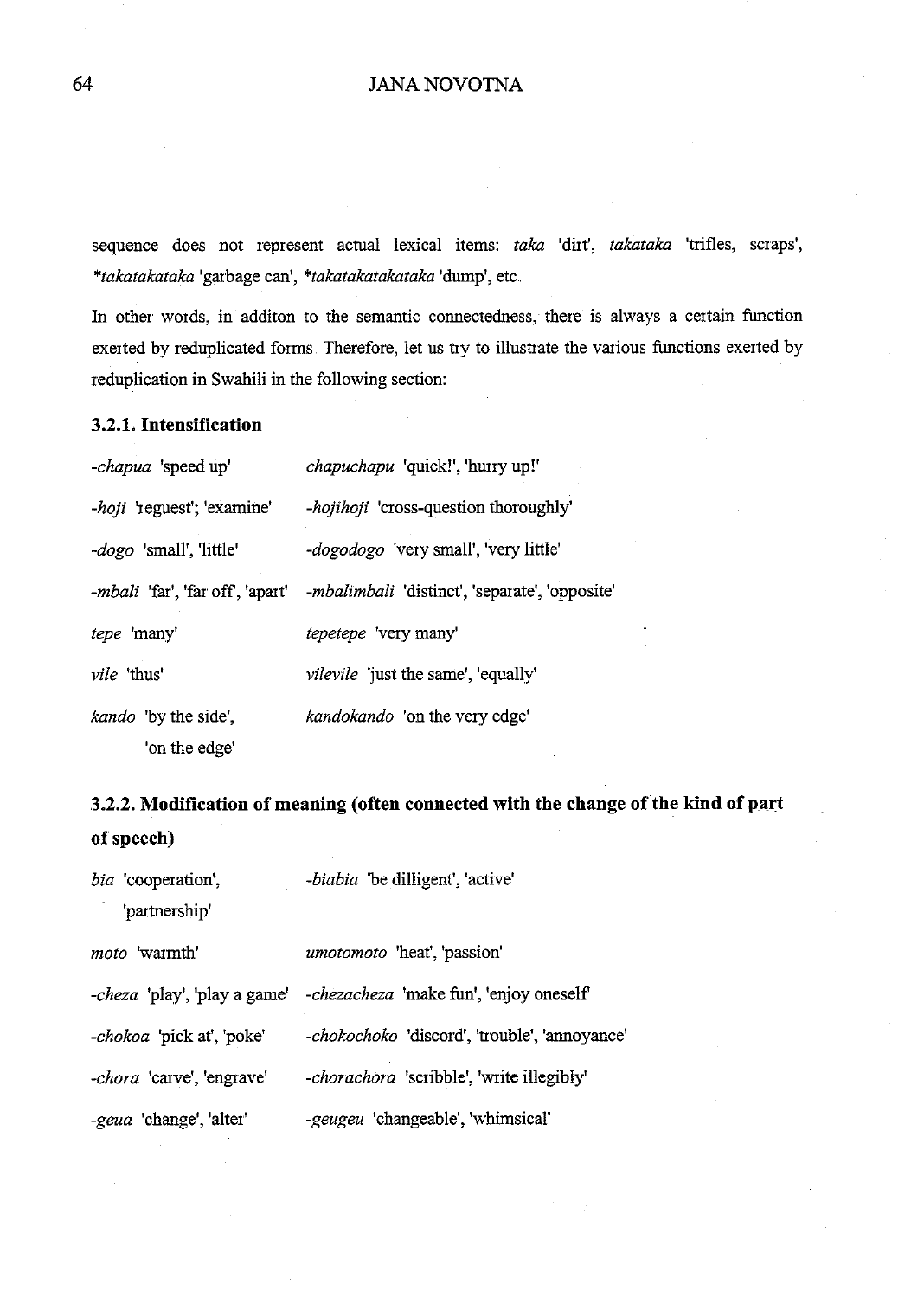| 3.2.3. Transfer of meaning (based on similarity) |                                                                     |  |
|--------------------------------------------------|---------------------------------------------------------------------|--|
| <i>jivu</i> ashes                                | -jivujivu 'grey', 'ash-like'                                        |  |
| <i>bata</i> 'a kind of duck'                     | -batabata 'waddle'                                                  |  |
| <i>bui</i> 'a large spider',<br>'tarantula'      | <i>buibui</i> 'a black garment worn by some women when they go out' |  |

*-pole 'mild', 'gentle' polepole 'a soothing expression, expressing sorrow'* 

## **3.2.4. Continuous action**

| -gota 'knock', 'tap'  | <i>-gotagota</i> 'drum on an instrument (ceaselessly)' |
|-----------------------|--------------------------------------------------------|
| <i>-cheka</i> 'laugh' | -chekacheka 'keep laughing'                            |

## **3.2.5. Repeated action**

| kuja 'come'                                                   | kujakuja 'come often'                                                 |                                                  |
|---------------------------------------------------------------|-----------------------------------------------------------------------|--------------------------------------------------|
| -imba 'sing'                                                  | <i>-imbaimba</i> 'sing frequently'                                    |                                                  |
|                                                               | Sometimes, two (or more) categories can be combined, as in:           |                                                  |
| -sulika 'feel dizzy'                                          | -sulisuli 'dizziness', 'vertigo'                                      |                                                  |
| 'turn round'<br>$(modification of meaning + intensification)$ | <i>-zungua</i> 'cause to go round', kizunguzungu 'giddiness', 'whirl' |                                                  |
| -vinya 'tremble'                                              | kivinyovinyo 'anything quivering'; 'confusion of mind', 'hesitancy'   |                                                  |
| -geua 'change', 'alter'                                       | -geugeu 'changeable', 'whimsical'                                     | kigeugeu 'wayward thing/<br>person'; 'chameleon' |
| $(modification + intensification + transfer of meaning)$      |                                                                       |                                                  |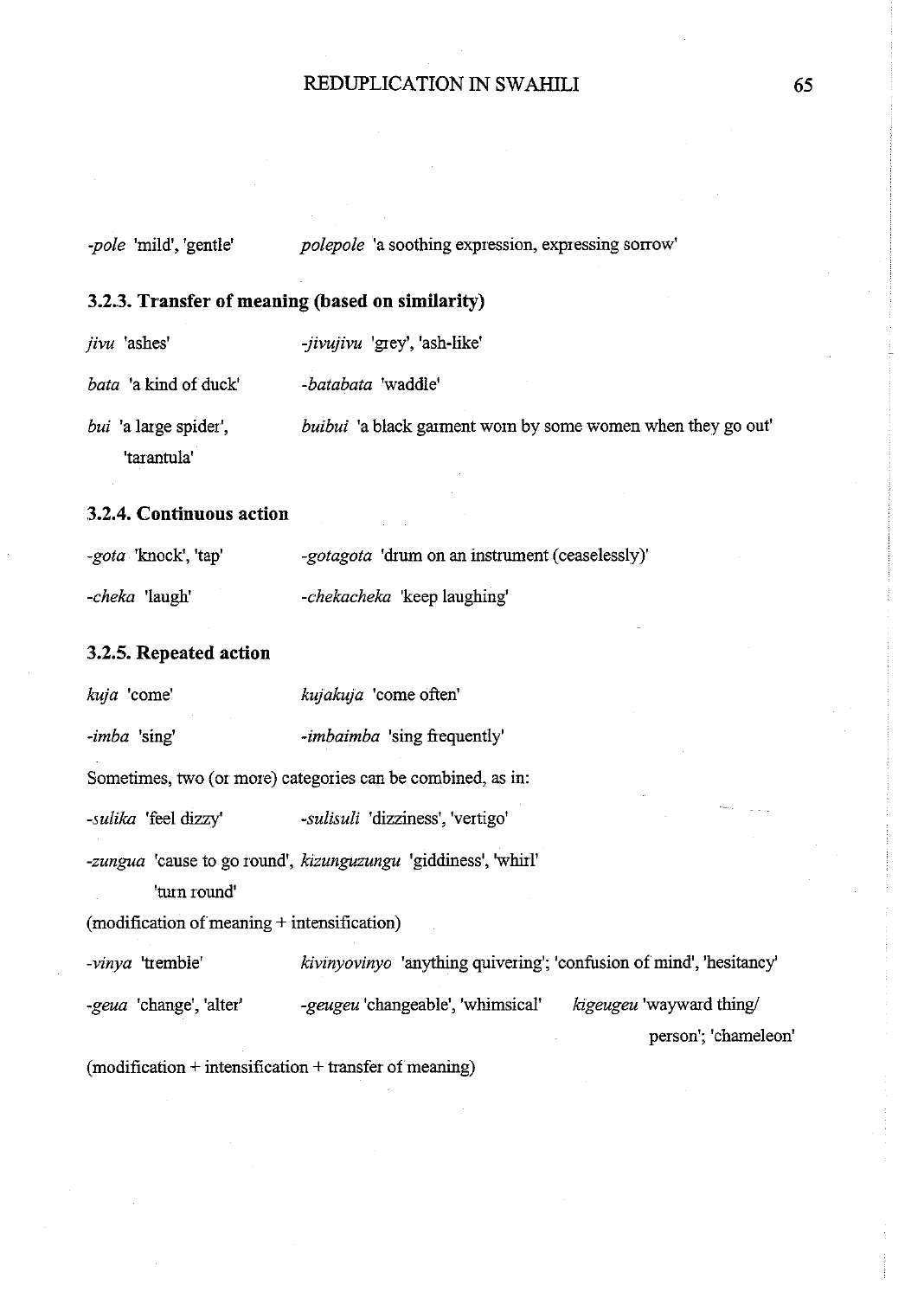## **4. Remai'k on Swahili "Pseudo-Reduplication"**

In this section, we would like to pinpoint an additional phenomenon pertinent to reduplication in Swahili, namely the fact that there is a great number of words which consist of reduplicated syllables (one or more of them). However, as the title of this section indicates, there is no reduplication present in these cases, i.e., these lexical items represent a single morpheme (and, therefore, neither expressions containing half the elements nor an underlying form exist).

As a consequence of this fact, it is almost impossible to establish a certain pattern which would clarify the nature of the lexical items concerned. For instance, the following sample of words does not exhibit any connection (semantic or formal) with other words, i.e., words which might be considered as the original forms (more explicitly: in regard of *'felefele'* ·- 'an inferior kind of millet', there is no *'fele'* meaning 'a regular kind of millet', etc.). In additon to that, this word sample as such does not constitute a semantic or functional set either:

*bisibisi* 'screwdriver'

*-chacha* 'ferment'

*-tata* 'tangle', 'complicate', 'confuse'

*fudifudi* 'face downwards'

Nevertheless, it is possible to detect a few semantic fields the lexical items of which seem to be denoted by means of "pseudo-reduplicated" forms quite frequently:

## **4.1. Semantic Fields**

### **4.1.2.Zoology**

| golegole | 'a kind of bird' (Phoeniculus purpureus)            |
|----------|-----------------------------------------------------|
| guruguru | 'a kind of lizard' (Gerrhosaurus major)             |
|          | hondohondo 'a kind of hornbill' (Buceros cristatus) |
| dikidiki | 'a kind of antelope' (Madoqua Kirki)                |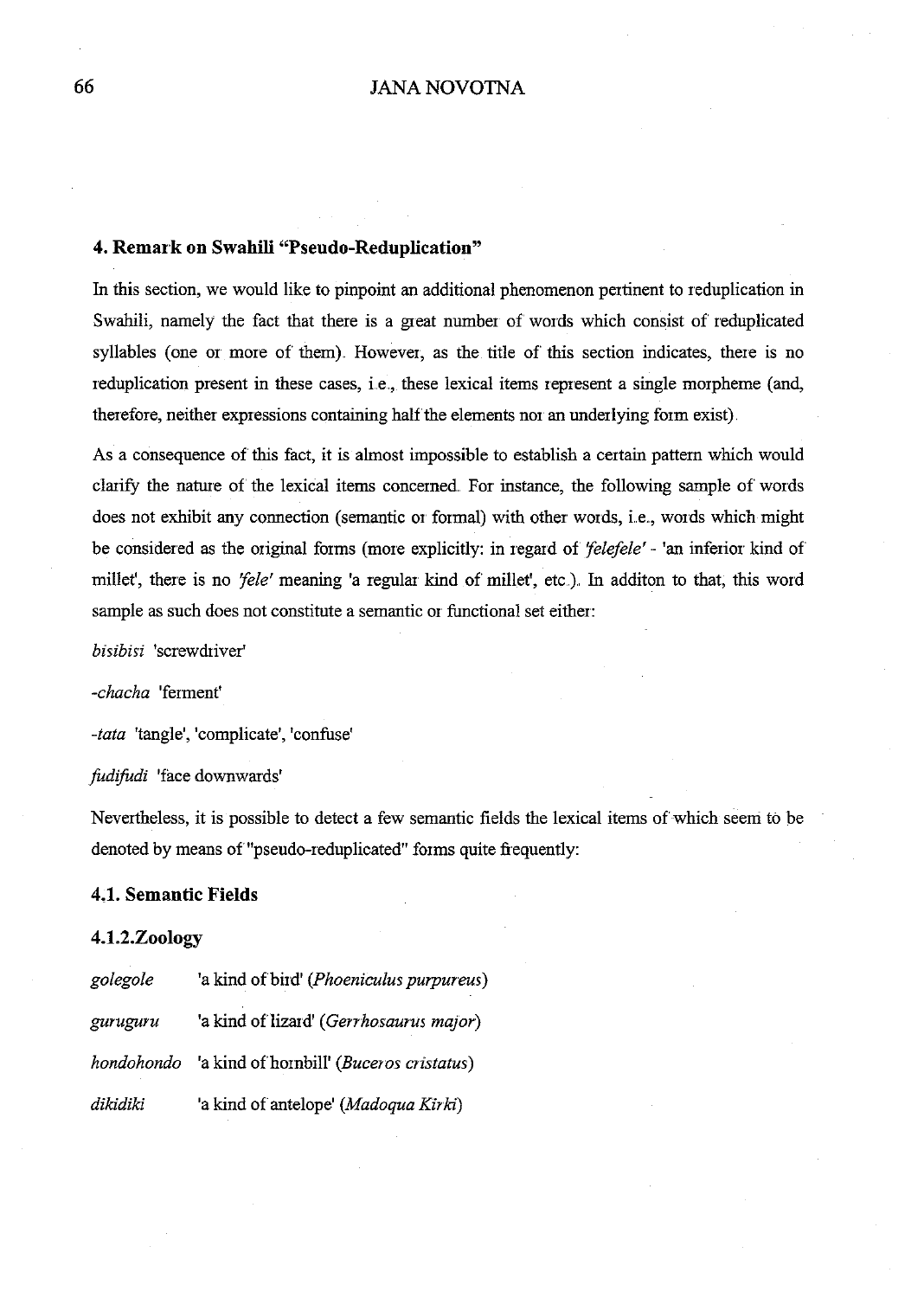| hudhud |  | 'a kind of hoopoe' (Upupa epops) |  |  |
|--------|--|----------------------------------|--|--|
|--------|--|----------------------------------|--|--|

|            | <i>kumbikumbi</i> a kind of ant' |
|------------|----------------------------------|
| nzigunzigu | 'a kind of butterfly'            |
| dudu       | large insect'                    |

# **4.1.2. Botany**

| kıyuyu     | 'a kind of shrub' (Synadenium carinatum)             |
|------------|------------------------------------------------------|
| konokono   | 'a kind of shrub' (Annona squamosa)                  |
|            | mlimbolimbo 'a kind of plant' (Euphorbia cuneata)    |
|            | mtongotongo 'a kind of plant' (Euphorbia abyssinica) |
| mtipitipi  | 'a kind of plant' (Abrus precatorius)                |
| mpilipili  | 'a kind of pepper plant' ( <i>Capsicum annuum</i> )  |
| chikichiki | 'the fruit of the palm-oil tree'                     |
| felefele   | 'an inferior kind of millet'                         |

# **4.1.3. Human Beings I Body, etc.**

| bubu       | 'dumb person'     |
|------------|-------------------|
| njorinjori | 'a very tall man' |
| kaka       | 'brother'         |
| baba       | 'father'          |
| lengelenge | "blister"         |
| yavuyavu   | 'lungs'           |
| kisalisali | 'gonomhoea'       |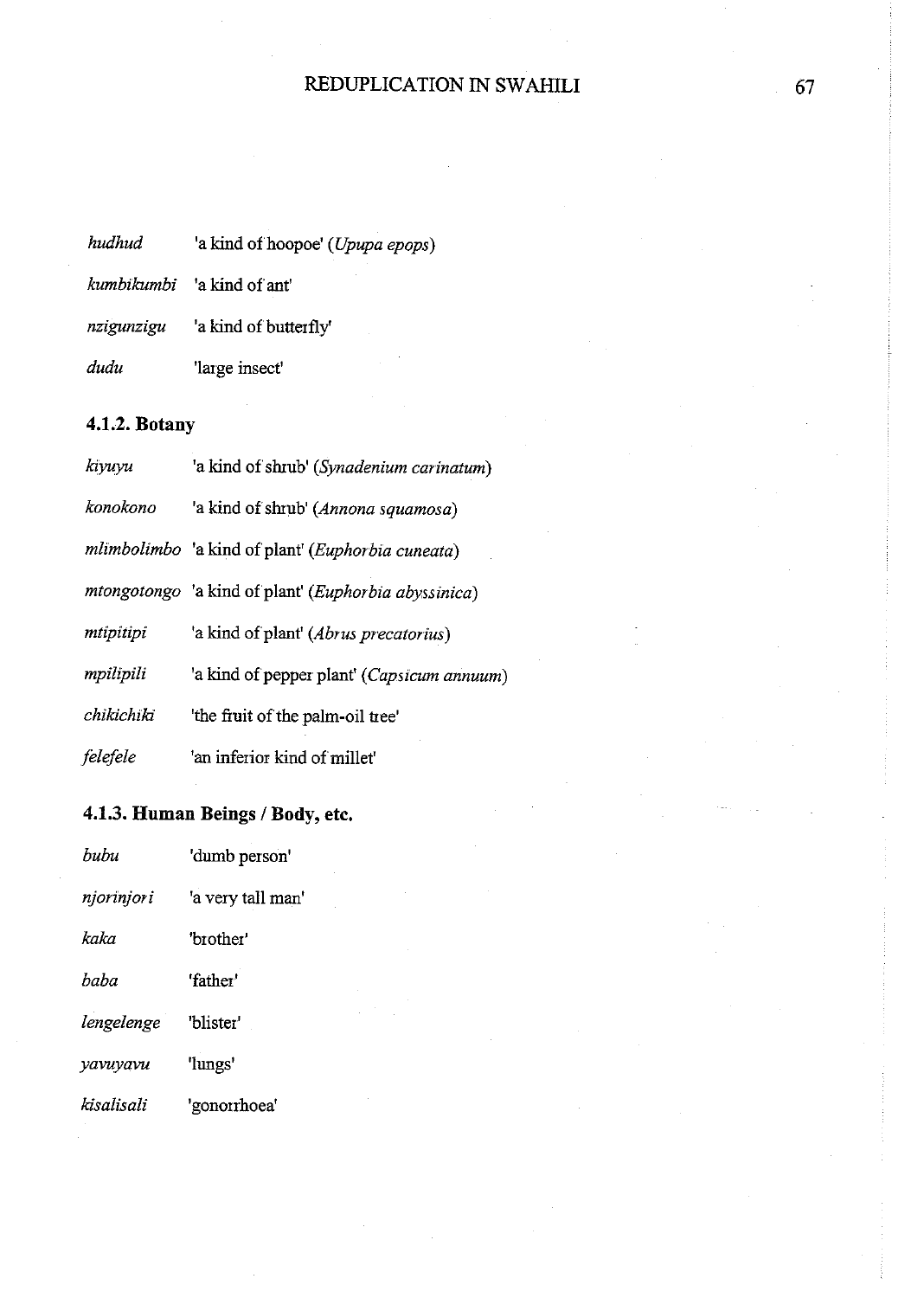Additionally, there seems to be a consistent pattern as regards the connotative meaning. The lexical items described above tend to be expressive or to have negative connotations (or both):

# **4.2. Connotative Meaning**

## **4.2.1. Expressivity**

| goigoi     | 'lazy, idle person'                                          |
|------------|--------------------------------------------------------------|
| hekaheka   | 'confusion, much noise'                                      |
| kiherehere | 'palpitation, confused movement'                             |
|            | -ganzaganza 'hesitate', 'speak in a hesitating, lazy manner' |
|            | -yugayuga 'reel', 'stagger'                                  |
|            | -lengalenga be tearful', 'be near to crying'                 |
| -gaagaa    | 'roll from side to side', 'turn restlessly'                  |
| kakakaka   | 'in a hurry', 'in a rush'                                    |
| halahala   | 'immediately!', 'at once!'                                   |

# **4.2.2. Negativity**

| vuruguvurugu    | 'confusion', 'chaos'  |
|-----------------|-----------------------|
| wasiwasi        | 'doubt', 'perplexity' |
| -tabangatabanga | 'spoil', 'adulterate' |
| -varangavaranga | 'interrupt rudely'    |
| -vungavunga     | 'crumple'             |
| -wayawaya       | 'stagger', 'totter'   |
| -zongazonga     | 'puzzle', 'confuse'   |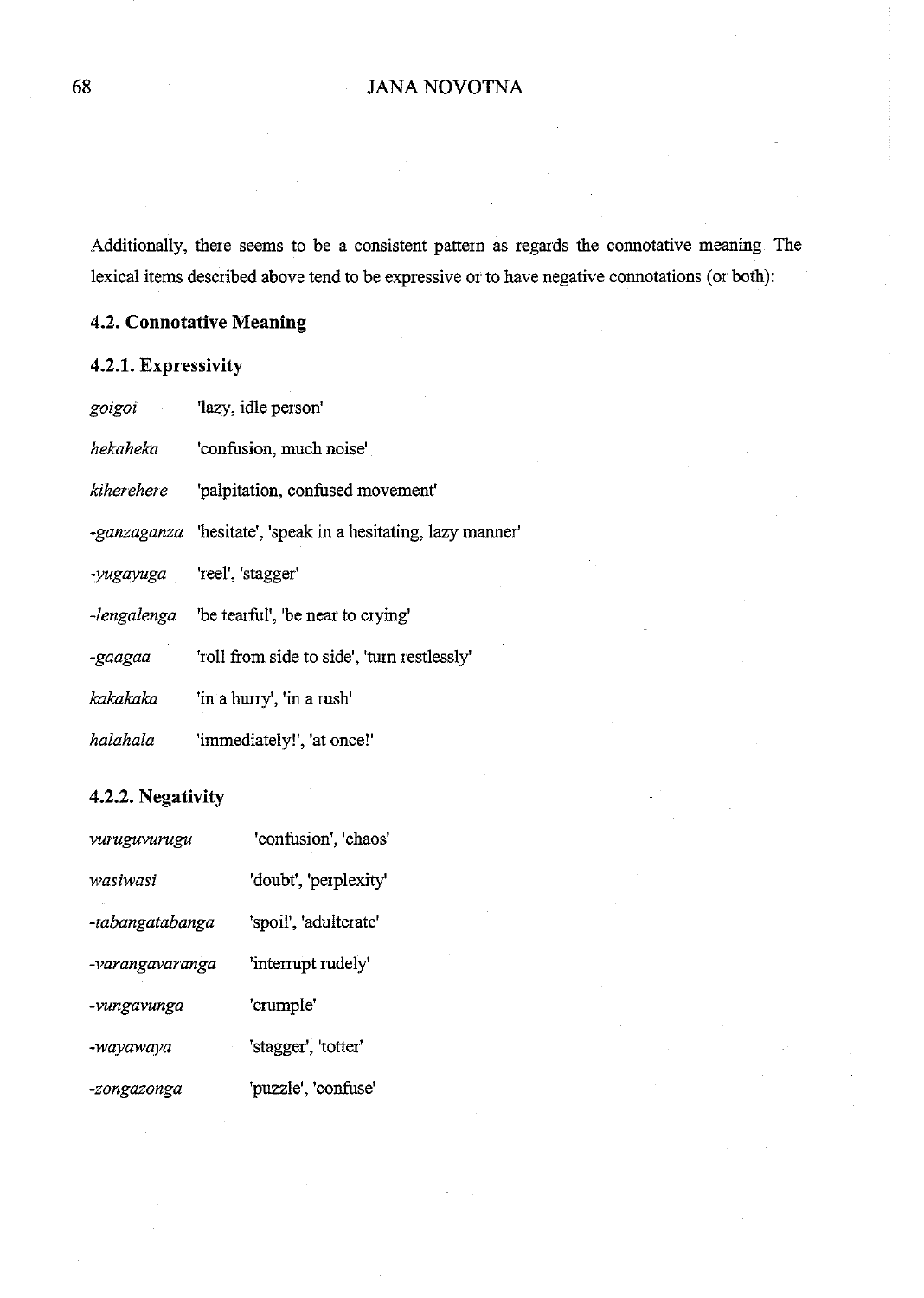*-sebusebu* 'refuse (but wanting at the same time)'

#### **5. Concrete Analyses**

The objective of this section is to exemplify the issues discussed above. Hitherto, all the relevant issues have been elucidated and demonstrated by means of examples without a context, i.e., separate lexical items. In this section, we would like to examine a number of concrete examples from Swahili narratives.

As far as the texts are concerned, it has to be noted that, in terms of the English versions, we selected linguistic translations (the author says in the preface: "I have tried . .. to make the translations as literal as possible" (Streere  $1870$ :v)) instead of "artistic" ones on the basis of the fact that our research is linguistically-oriented (otherwise, it would be impossible to separate the linguistic aspect of compensations from that "artistic", i.e., we would not be able to distinguish and disregard compensations that do not ensue from the language structure itself).

We have detected the following examples of reduplication in the text concerned (we try to show the impact on the translation to English since this phenomenon is missing in this language; the fact that the source material is rather outdated should not influence our subject in any way):

*akauthi watu vilevile* (Steere 1870:440) <sup>'</sup>and (he) harrassed people in the same way' *('vile'-* 'so, thus'; the translation is carried out by means of an explicit paraphrase)

*na mwaka huu vilevile* (Steere 1870:232) 'and this year just the same' (the original and the translation correspond to each other in terms of intensity)

*katikati aweke tupa* (Steere 1870:442) 'in the middle let be put files'

(we find this translation /that of *'katikati'l* appropriate since 'middle, center' is either *'kati'* or *'katikati'* and **it** is our belief that it does not make too much sense to intensify the 'middle' (by means of 'very', for example) since being in the middle is the absolute quality (there is always only one point that can be denoted as the middle point/ center))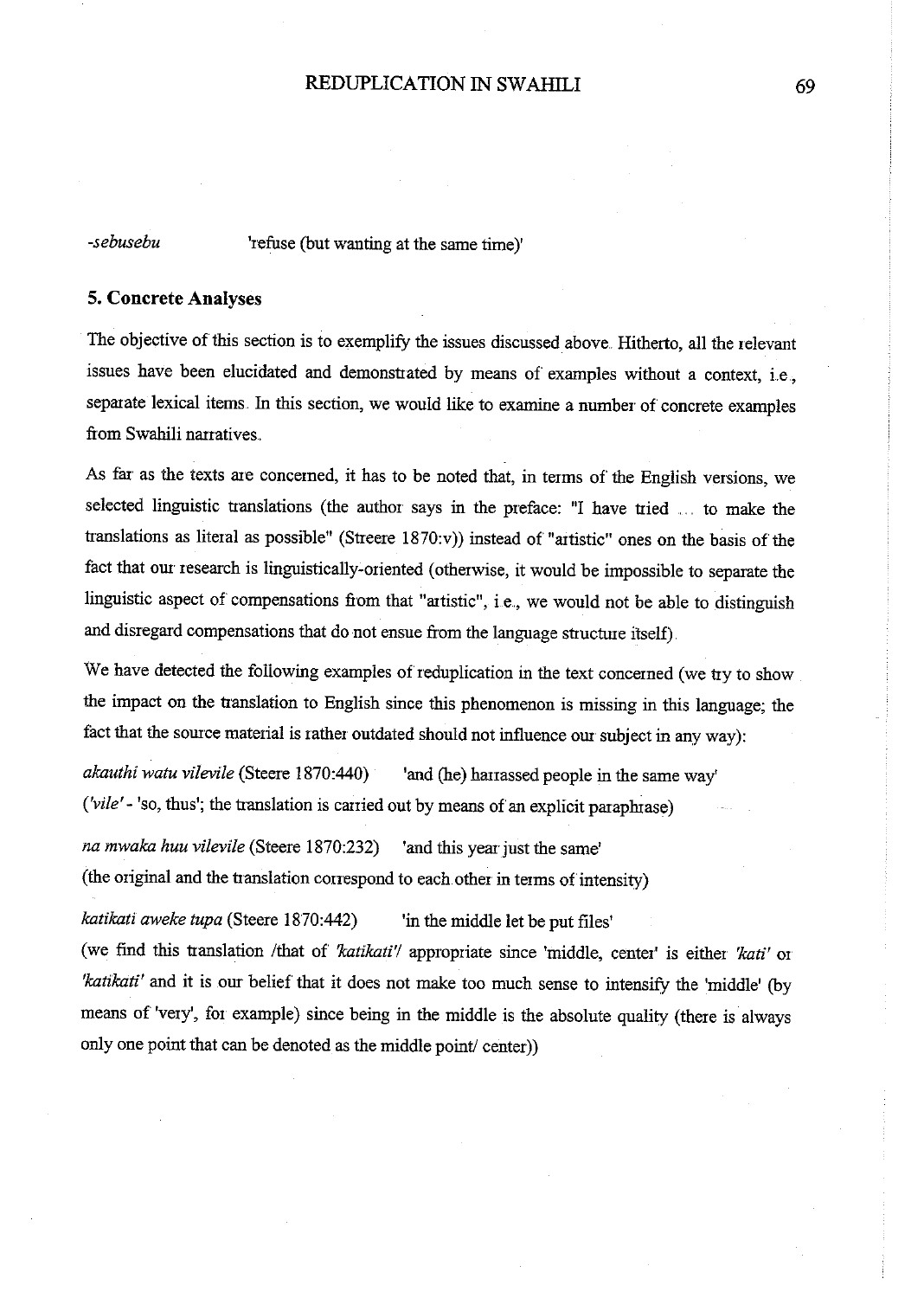*tumpige kwa mishare kulekule juu* 'let us shoot him with arrows there, up above' (Steere 1870:448)

*('kule'* meaning 'there', '*juu'* 'up/ above' -- there is a certain dislocation - compensation in place, in translation studies terms- of the intensification since the aspect expressed by *'fuu'* is doubled and • not that reduplicated; in our view, 'right there, above' would be a more exact translation)

*kwani usiniambie kulekule* (Steere 1870:1) 'because of your not telling me there on the spot' (an appropriate compensation)

*akafa palepale* (Steere 1870:450) 'and there he died' *('pale'* is the counterpart of 'there', the intensification is compensated by fronting in English; similarly, in the next example)

*akaondoka waziri wake Sultani palepale,* 'and the sultan's vizir there arose in the audience' *katika baraza* (Steere 1870:300)

**akaona pandepande ya ndoo 'and (he) looked on all sides of the pail'** (Steere 1870:430)

*('pande'* corresponds to 'side', therefore, English is more explicit (the comprehensive notion of the English 'all' includes the Swahili partial notion of 'side by side by side....')

*akapanda jamii ya mbogamboga*  (Steere 1870:198) 'and he planted all kinds of vegetables'

(cf above, although 'all' is not meant literally here and, moreover, 'all' does not quantity 'vegetables' in question but rather the preceding determiner)

*akaazima kanzu mbovumbovu* 'and borrowed ...... a ragged old *kanzu'*  (Steere 1870:298)

('-bovu' means 'bad', 'rotten', 'decomposed', 'unsound', etc.; this time, a collocation of two adjectives (with the same status) is preferred to a collocation using an adjective ('bad', 'rotten', 'ragged') with another intensifying one (such as 'very', 'extremely') which we deem appropriate)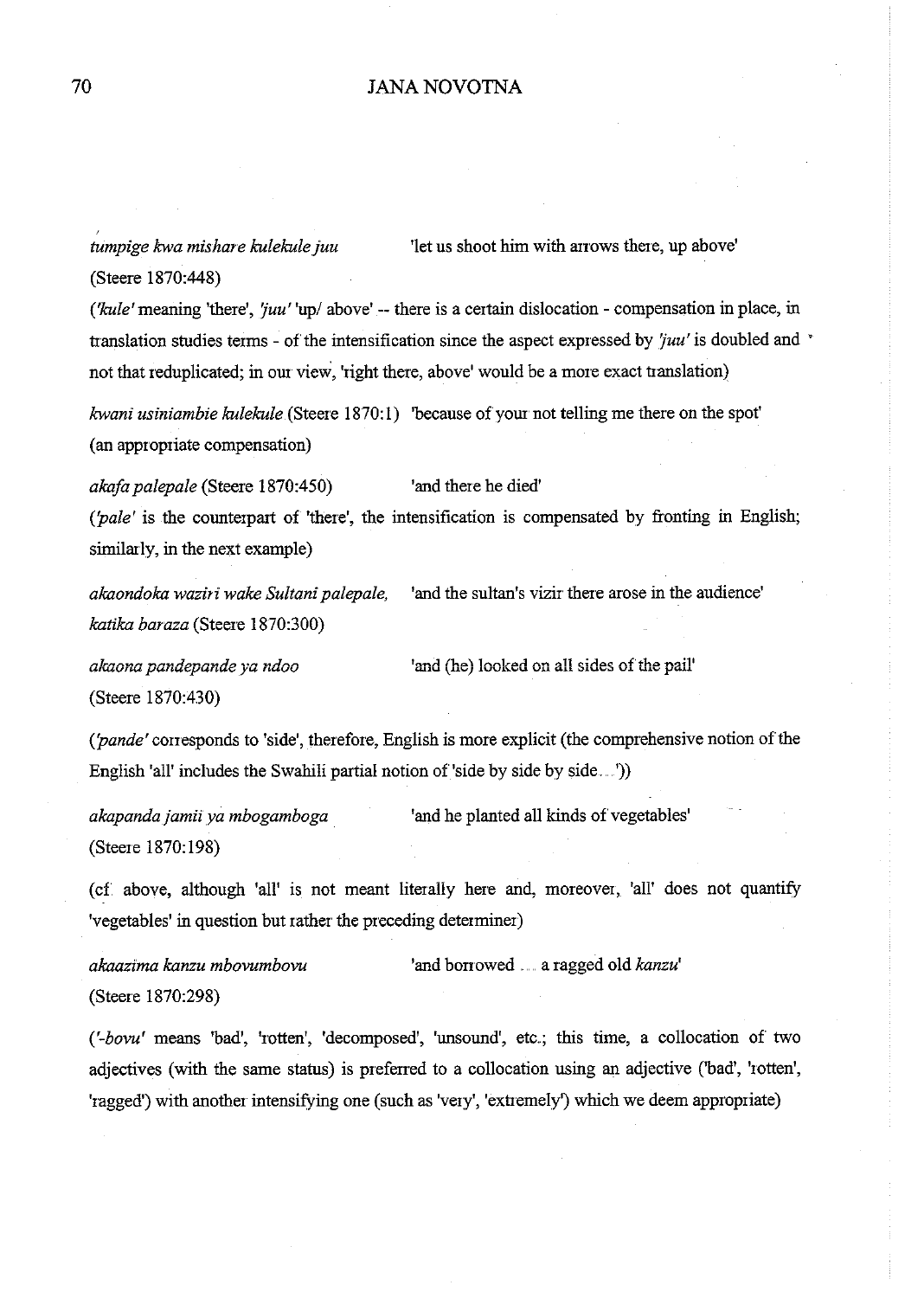*akatafotatafuta nyumbani mwa babaye na mamaye* (Steere 1870:394) 'and she searched about in her father and mother's house' (the intensity/ continuous aspect is lost, an adequate translation would be 'thoroughly'/ 'for a long time')

*akiamka akizungukazunguka chini ya mti ule* (Steere 1870:66) 'when it awoke it wandered about under the tree'

(again, the translation is weaker than the original, viz. above)

And, then, there are several "pseudo-reduplicated" forms, as we used to call them in the previous discussion. For instance:

*makoikoi* (Steere 1870:280)

'the evil spirits'

'and to put yourself all into confusion'

*hatta ukadaghadagha nafti yako*  (Steere 1870: 58)

*('-daghadagha'meaning* **'be uncertain, in confl.1sion',** *\*-dagha)* 

*aliruka na kigelegele na hoihoi*  (Steere 1870:108) '(she) jumped with screams and cries of joy'

(the word *'kigelegele'* is captured by means of two separate nouns- in order to retain the intensity *('hoihoi'* corresponds to 'joy'))

*ukawayawaya* (Steere 1870:212) '(he) swayed down' (but, personally, we suppose that there is a mistake in terms of the semantics: *'-wayawaya'means*  'sway down' but in this context, we would fmd the other meaning more plausible - that of 'be heavy with fruit', 'be bearing abundantly')

And, last but not least, an exceptional solution in terms of translating occurred in the following case:

*tazama mtama, ule wafelefele*  (Steere 1870:116) 'look out the *mtama,* that *felefele* sort' 71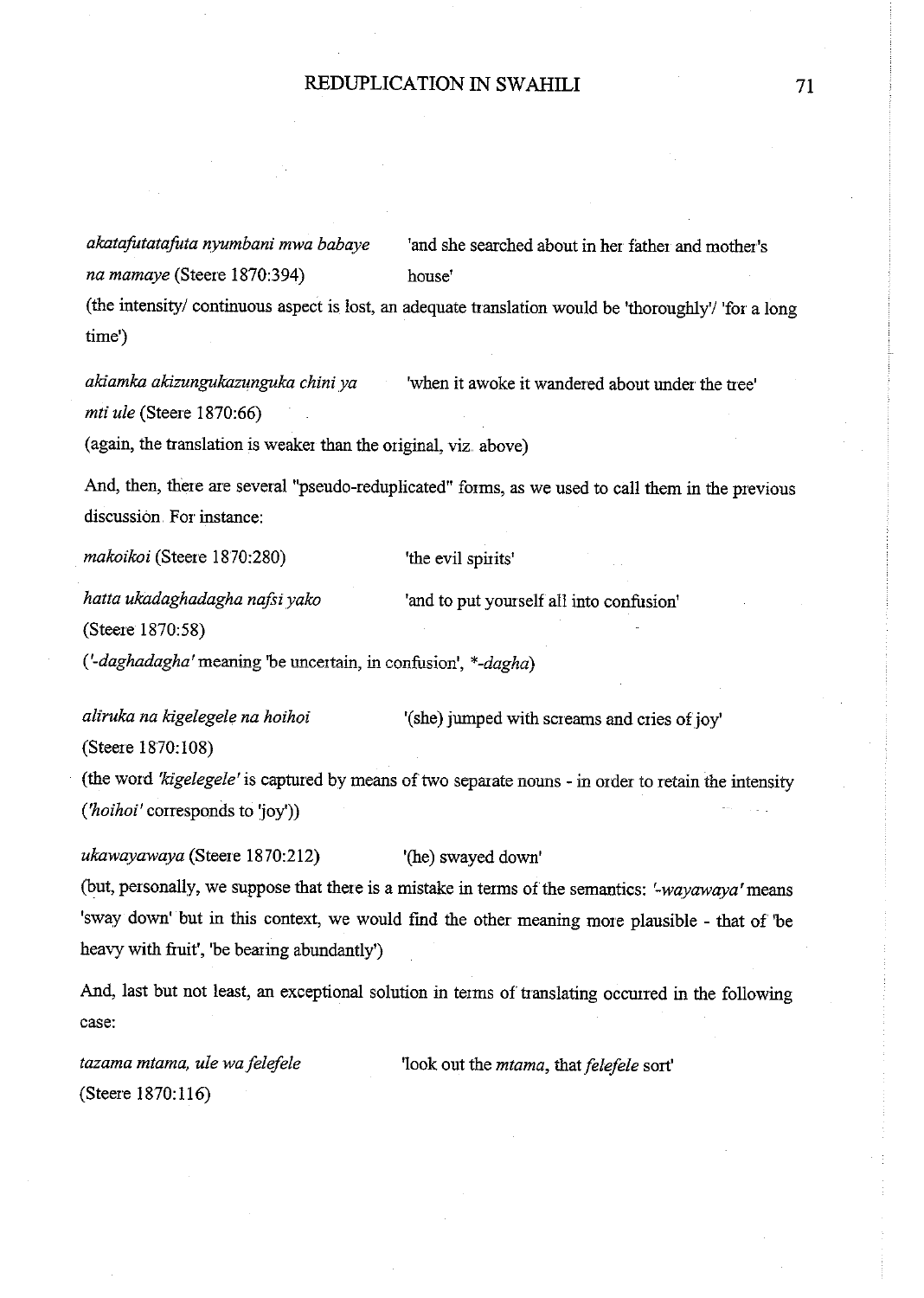### 72 JANA NOV01NA

(the author decided to transfer the original word *'felefele'* in terms of our focus, and to indicate it is extraneous in the target language; however, this fact has nothing to do with the linguistic structure of the word itself but rather with pragmatics)

#### **6. CONCLUSION**

In conclusion, we would like to summarize the main aspects of our research. Our aim in writing this article was to present an overview of reduplication in Swahili ..

This task was carried out in several phases. After a preliminary section introducing the scope of our study, we started with a brief discussion on reduplication as a language phenonemon. In connection with this subject, we tried to differentiate between reduplication and iteration (which was not the area of interest in this work although there are some similarities).

Then we went on to consider general problems pertaining to reduplication in Swahili. First, we discussed the formal properties, such as the number and kind of elements reduplicated. Then we moved on to a more minute analysis of reduplicated Swahili forms from the formal perspective The core of this section was constituted by the illustration of specific formal properties, such as the loss of post-root speech sounds, and a modification by means of assigning a particular noun class ..

In the next subsection, we had a look at the functional characteristics of reduplication in Swahili We established several categories, ranging from the intensification, modification and transfer of meaning to the expression of continuous and repeated action. We provided not only the theoretical classification but also appropriate exemplification.

Additionally, we pointed out another phenomenon which we labelled as "pseudo-reduplication" since the forms employed are not reduplicated although they seem so (i.e., there are certain elements repeated but the forms *per se* do not have any non-reduplicated counterparts (from the synchronic point of view, at least)).

After having delivered a morphological description of this phenomenon, we turned to the matter of finding out a certain pattern which would characterize the lexical items concerned. We were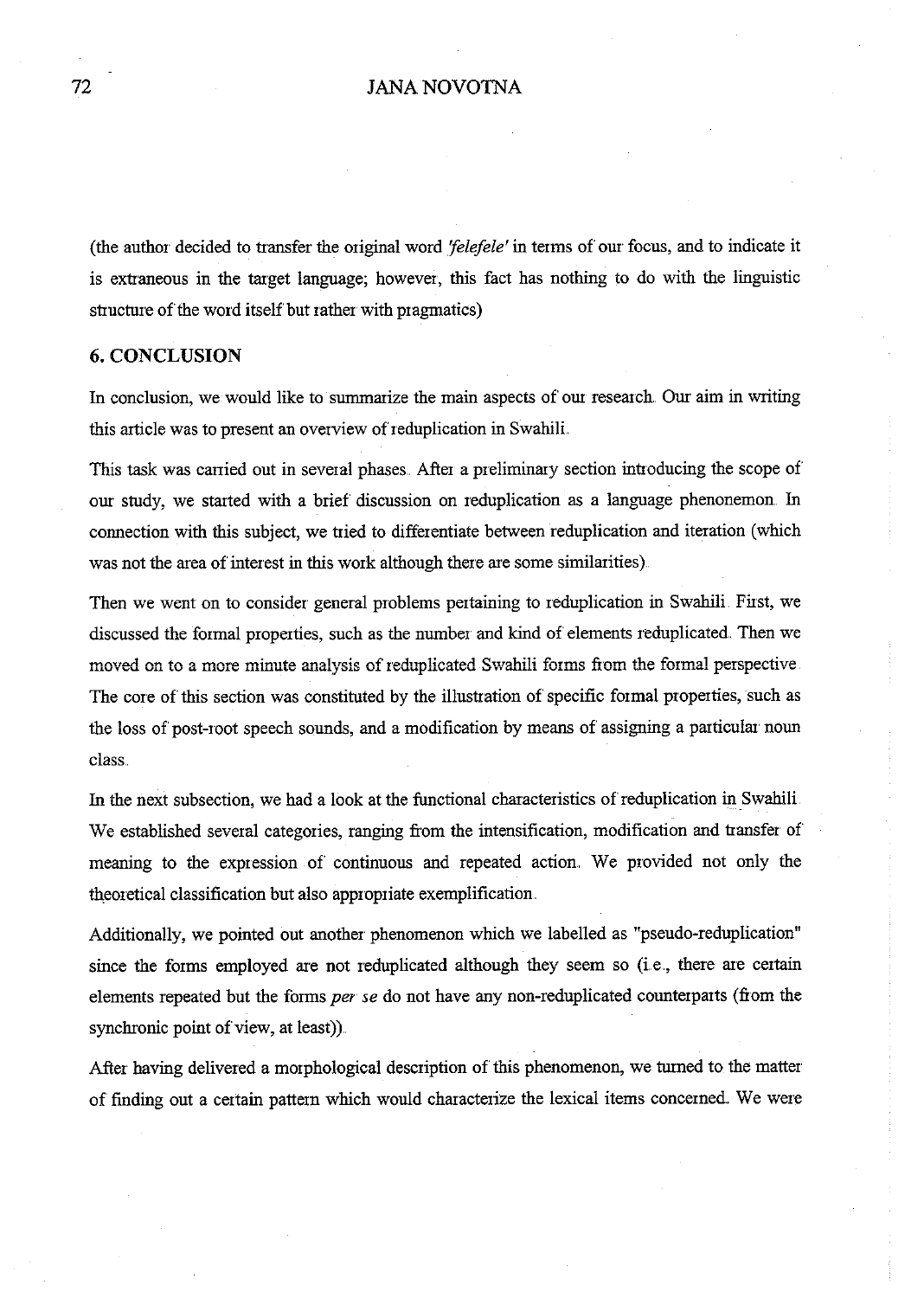not able to account for all the cases but, nevertheless, we provided a sketch of the type of both denotations and connotations involved

We closed our research with a contrastive analysis based on Swahili texts translated to English We offered concrete evidence in support of our prior discussions and employed the technique of translation studies in order to clarify the issues, especially the impact when the particular <sup>p</sup>henomenon in the source language is not present in the other, target, language (with the same function; to the same extent, etc.).

As far as the contribution of this article is concerned, we would like to believe that the study presented not only helped to sunnnarize the main aspects of reduplication in Swahili but also that it might extend the knowledge of the phenomenon in question *"kidogodogo".* 

## **References**

Ashton, Eric O. 1966. Swahili Grammar. London: Lowe and Brydone Limited.

Johnson, Frederick. 1985. *A Standard Swahili-English Dictionary..* New York: Oxford University Press

Kropacek, Lubos and Hynek BUida. 1980. *Svahilsko-cesky a cesko-svahilsky kapesni slovnik se strucnym prehledem svahi!ske gramatiky ..* Praha: Statni pedagogicke nakladatelstvi.

Steere, Edward. 1870. Swahili Tales, as Told by Natives of Zanzibar. London: Bell & Daldy.

O'Grady, William and John Archibald. 2000 (4th ed} *Contemporary Linguistic Analysis.*  Toronto: Addison Wesley Longman

Schadeberg, Thilo C. 1984 (2nd ed.} *A Sketch of Swahili Morphology.* Dordrecht: Foris Publications ..